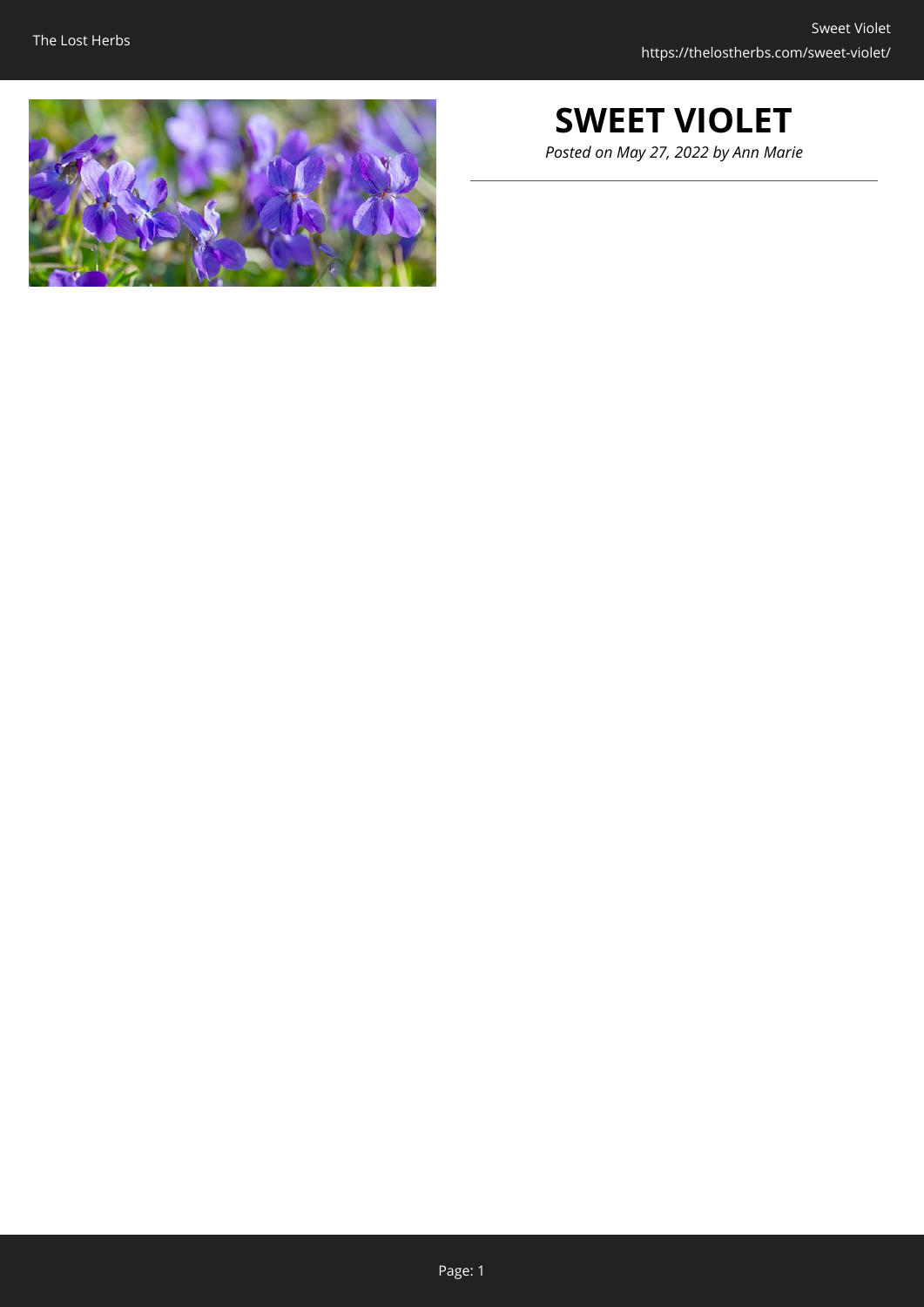Sweet violet (*Viola odorata*) is one of the hundred species of violets identifiable by its sweet scent. Its fragrance is regarded as one of the most beautiful aromas in the plant kingdom, which paved its popularity in perfume production. This bushy plant has edible flowers, leaves, and stems. Its petals are also widely used in cake and patisserie decorations. What is interesting about the sweet violet is its elusive smell. Due to its chemical compound, it desensitizes the nose which leads to the temporary loss of smell receptors. Its lovely scent goes away after a sniff so that you can smell its flower once only.

Sweet violet is a plant with an interesting history in romance and medicine. Its folk use is credited to the treatment of whooping cough and headache. But, they were cultivated in Ancient Greece and used in making perfumes, cosmetics, and wines. In Medieval France, the troubadours used sweet violet to represent the tales of their chivalrous love.

#### **Where Sweet Violet Is Found**

Sweet violet grows in meadows, hedge banks, and fields. The plant is highly-adaptive and grows in many climates and habitats all over the world. Sweet violets are often found in marshes and woodlands, but they may also survive in deserts. It is a plant native to Europe and Asia that has spread to Australia and North America over time.

**Related: [The Complete Map of Edible Plants: Find Out What You Have in Your Area!](https://hop.clickbank.net/?affiliate=easycellar&vendor=wfguide&tid=C02SweetVioletFGW1)** (Video)

# **How To Identify Sweet Violet**

Sweet violet is a hardy evergreen that grows in horizontal runners. It has blue to purple blooms with a sweet aroma. Some varieties may bear white flowers. This dainty wildflower that you can smell only once produces a showy spring appearance.

- **Leaves.** Sweet violet has palmate leaves with an oblong or heart-shaped appearance. Its leaf blades are symmetrical with serrated margins. It has basal leaves that grow only at the base of the plants. They are dark-green and sparsely-haired on the upper leaf surface.
- **Flowers.** The edible and fragrant flowers of sweet violet are showy with blue or purple to lavender in color. It is about 1/2-inch with five petals, the lowest of which is larger than the others and has a spur. The side petals are hairy except for the spurred one. They may sometimes bend or hang downwards.
- **Fruits and Seeds.** The sweet violet has capsule-like fruits that are also purple or lavender. It is about 1/4-inch with short hair. The fruit is dry, and it splits open when ripe, releasing two or more sweet violet seeds. The seeds are smooth, longer than it is wide, and are about 4 mm in size.
- **Roots.** Sweet violets grow through runners or underground rhizomes that are stout and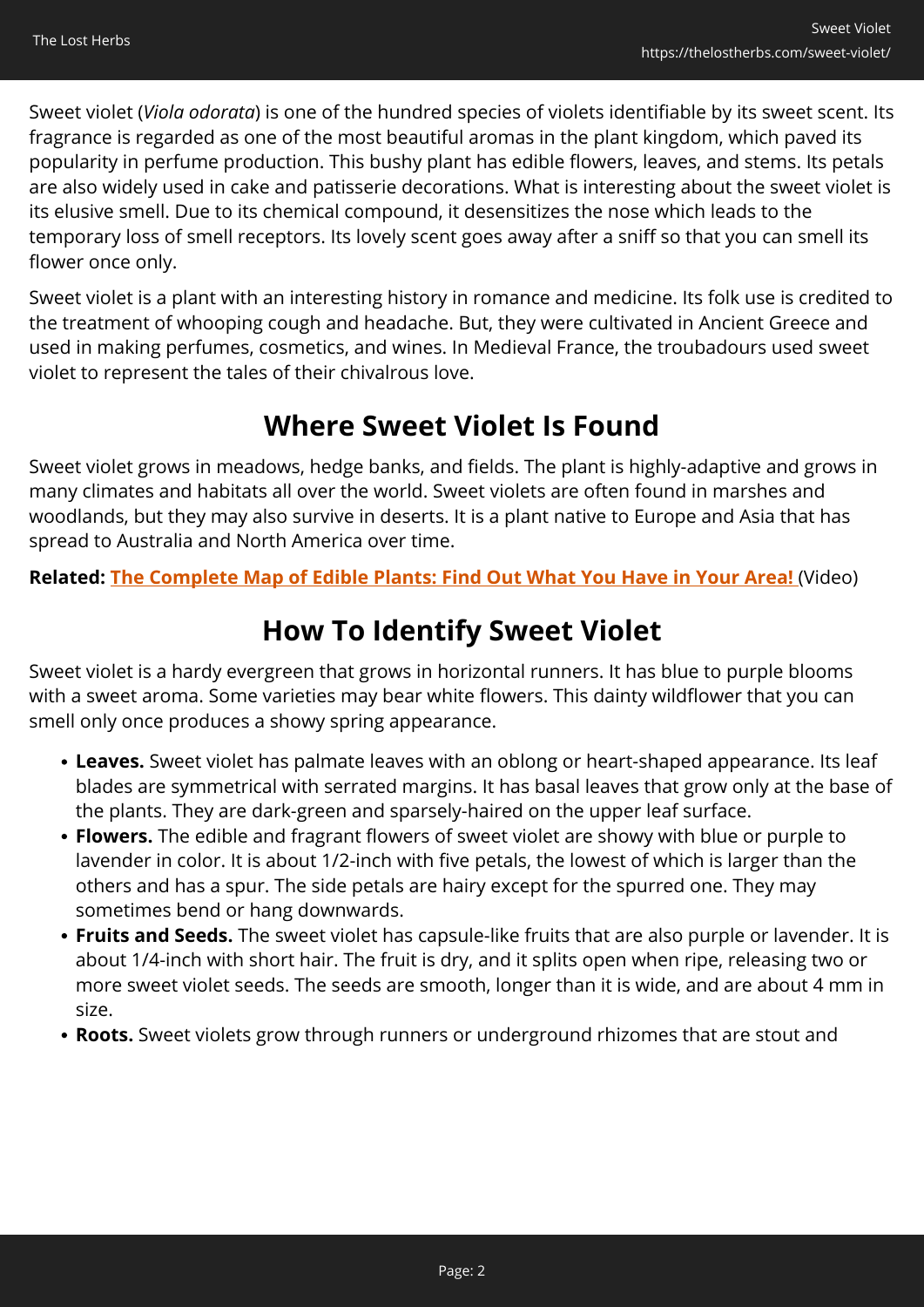slender. They spread through stolon or its above-ground shoots.

**Stem.** Since sweet violet has basal leaves, its stem is technically leafless. It only has scale-like bracts halfway or above it. Sweet violet can grow about 5 to 15 cm, but it can spread from 20 to 60 cm.

#### **Related: [Plant Identification Guide – 400 Wild Plants That You Can Forage For](https://hop.clickbank.net/?affiliate=easycellar&vendor=wfguide&tid=C02SweetVioletFGW2)** (Video)

*Viola odorata* is a bushy plant of the Violaceae or violet family. This family has about 400 to 500 species. The scent is what sets the sweet violet apart from other species. *V. odorata* has five known cultivars or varieties known as:

- 1. odorata alba that grows white blooms
- 2. Clive Groves with deep purple blooms
- 3. Queen Charlotte can spread up to 2-feet
- 4. Rosina with rose-colored flowers
- 5. Wellsiana with deep purple blooms that gained the Award of Merit of the Royal Horticultural Society

*V. odorata* is known for many common names aside from sweet violet and common violet. It includes English Violet, Garden Violet, Florist's Violet, fragrant violet, garden violet, or simply just violet.

#### **How To Grow Sweet Violet**

The charming perennial sweet violet is a beautiful addition to any garden and an excellent ground cover. It is ideal for growing in patio, woodland, or poolside landscape. Sweet violet is one of the best plants to put in a butterfly garden or cottage garden as well.

Propagating the sweet violet is relatively easy if you have the parent plant since it is easily propagated through its cuttings. The flowers are cleistogamous, making them self-pollinating. Violets spread faster through their underground rhizomes and form vegetative colonies. They tend to grow a new colony away from the parent plant.

If you do not have an existing sweet violet but want to cultivate some, starting from seeds is also ideal. You can find it in most online stores, and are viable and ready for planting.

#### **Growing Sweet Violet from Seeds**

*Viola odorata* species are best to grow outdoors during late spring to early autumn. Place them in a zip-lock bag to germinate the sweet violet seeds. Keep the bag in a place of about 70°F temperature for two weeks. Then, transfer the bag into the refrigerator for four more weeks.

Sow the seeds into pots and lightly cover them. Cover it with glass and place it in a shady area,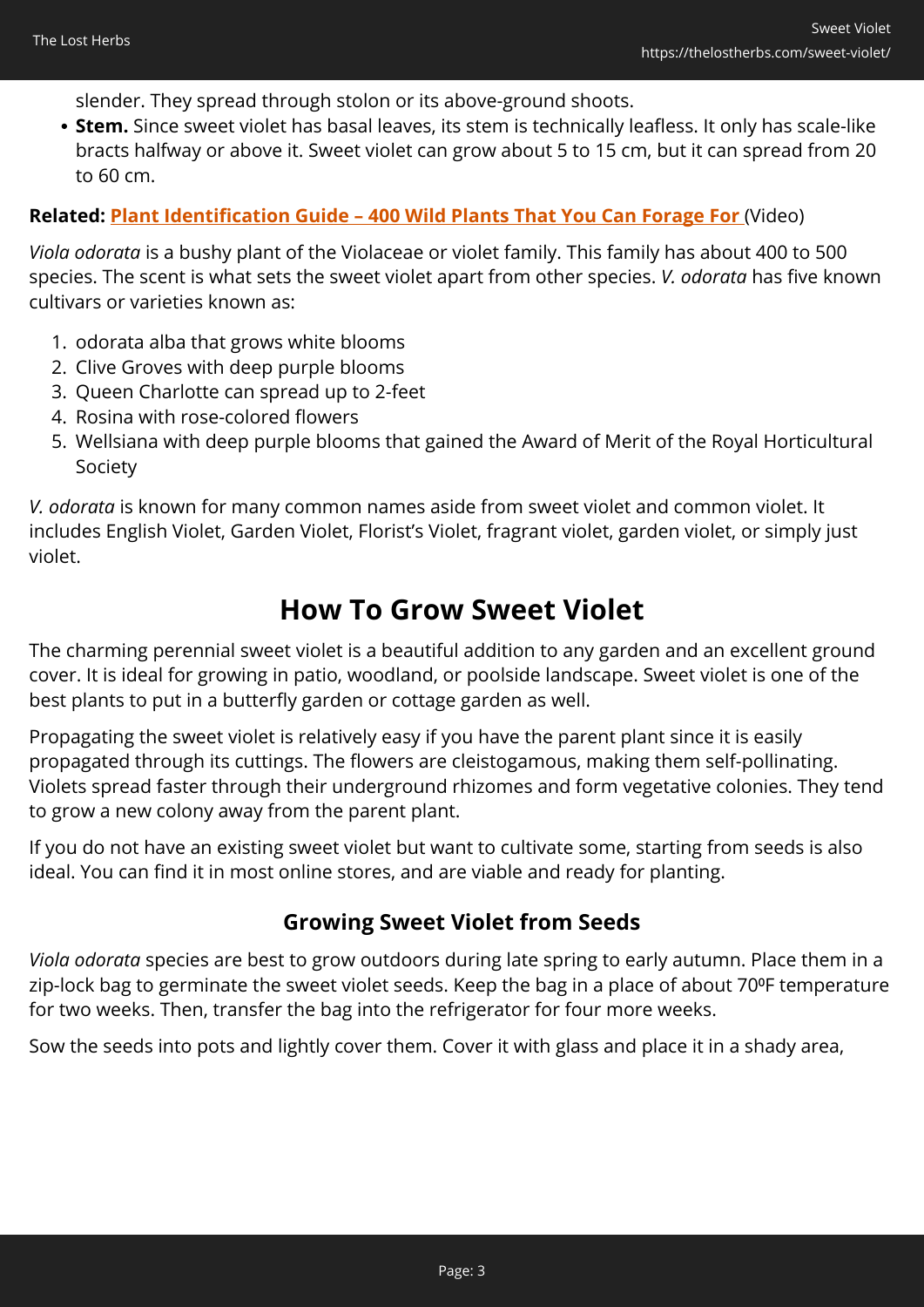keeping the soil moist until germination occurs. Sweet violet seeds may take one to two months to germinate.

Transplant the young sweet violet seedlings when they are large enough to handle. Plant them in the partially shady area of the garden after the last frost of spring. Space the sweet violets at about 15 to 20 cm and water them regularly. Apply mulch on the base to keep the soil moist.

#### **Growing Sweet Violet by Division**

Propagate the sweet violet in a new location by breaking up a small portion of its roots. Pot the roots for a few weeks, maintaining the soil's moisture until it is established. You can do this in spring until late summer.

**Related: [10 Plants That You Should Never Plant Together](https://hop.clickbank.net/?affiliate=easycellar&vendor=sbackyard&tid=C02SweetvioletSSB)** (Video)

#### **Plant Care and Maintenance**

Sweet violet is winter hardy to USDA zone 6 and is relatively easy to grow. Although they can invade the garden, sweet violets are slow spreaders. They will grow best in shady areas and sheltered spots receiving partial sunlight. Generally, they are undemanding once they are established and the plant takes care of itself. However, they are not immune to diseases.

The sweet violet plant is prone to powdery mildew, pansy, leaf spot, rusts, and viruses. The plant is also attacked by slugs, snails, aphids, red spider mites, or violet gall midge. To prevent it, do not overwater the plant, or leave it dry to avoid the common pathogens.

[Pest and disease prevention in plants](https://www.fs.fed.us/rm/pubs_series/wo/wo_ah732/wo_ah732_273_291.pdf) are often remedied by proper plant management. Adequate care of the growing sweet violet plant includes:

- Partial shade or full sunlight in the cooler climate
- Deep, moist, and humus-rich organic soil with a pH level between 5.5 to 7
- Regular watering
- Liquid fertilizer at the beginning of spring
- Deadheading to prolong the flowering season
- Pruning in late fall after flowering is completed

## **Harvesting Sweet Violet**

Sweet violet flowers are a boon to many cake decorators who use them as a garnish. If you want to harvest the blooms for this purpose, it is ideal during the cold season. The flowers will begin to wilt as soon as the weather gets warm.

Harvest the sweet violets by clipping off the flower, leaves, or stem that you want to use. Wash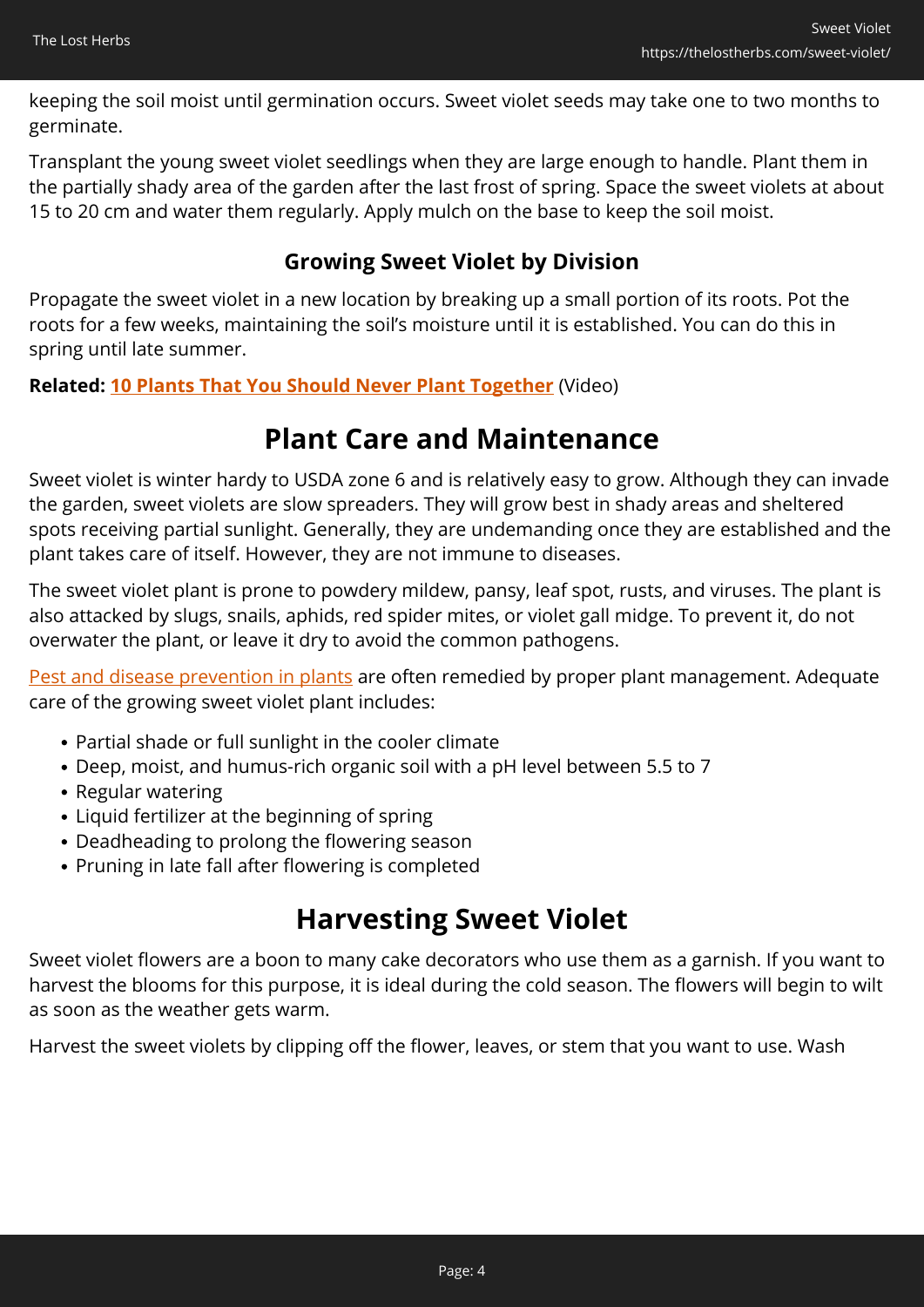them thoroughly after picking to remove dirt and debris.

If you want to keep violets for future use, you may also dry them. Drying will keep them for up to a year.

Dry the sweet violet parts by laying them on a towel over a drying rack. Set it in a dry and dark place for four to seven days. Once they are fully dried, transfer them to an airtight container and put them in a dark cupboard.

**Related: [People Weed Out These Plants, But Here's What You Should Do Instead](https://hop.clickbank.net/?affiliate=easycellar&vendor=wfguide&tid=C02SwetVioletFGW2)** [\(Video\)](https://hop.clickbank.net/?affiliate=easycellar&vendor=wfguide&tid=C02SwetVioletFGW2)

#### **What Sweet Violet Is Good For And Natural Remedies Made From It**

Sweet violet is a nutritious herb with a valuable contribution to herbal medicine. It has long been used to treat respiratory illnesses, skin disorders, and insomnia.

Sweet violet is a mucilaginous plant, and its soluble fiber helps reduce cholesterol levels. It can also improve intestinal flora to aid digestion and promote gut health. It is important for people suffering from indigestion, bowel problems, and other stomach ailments.

The syrup of the sweet violet is also used as an expectorant to relieve cough. It helps soothe the throat, relieves congestion, and cures swollen lymph glands. The sweet violet syrup is best for dry cough and ear infections. It is also taken for bronchitis, respiratory catarrh, and asthma.

Research studies explore the possibility of using [sweet violet for treating cancer](https://www.ncbi.nlm.nih.gov/pmc/articles/PMC5937098/). Sweet violet has anti-inflammatory, antipyretic, antioxidant, and antibacterial properties. Its high antioxidant activity and inhibitory effect are believed to treat the early stages of cancer and stupor tumor growth. It will also fight free radicals that are mainly the cause of cancer.

Sweet violet contains salicylic acid that can reduce pains and inflammations. It has the same action as aspirin which can cure headaches, arthritis, and other inflammation. It is also suitable for treating many skin problems like eczema and psoriasis.

The actions of the sweet violet are advantageous in the following areas of concern:

- Digestive problems
- Respiratory ailments
- Cancer, tumors
- High blood pressure
- Fever and flu
- Skin conditions
- Menopausal symptoms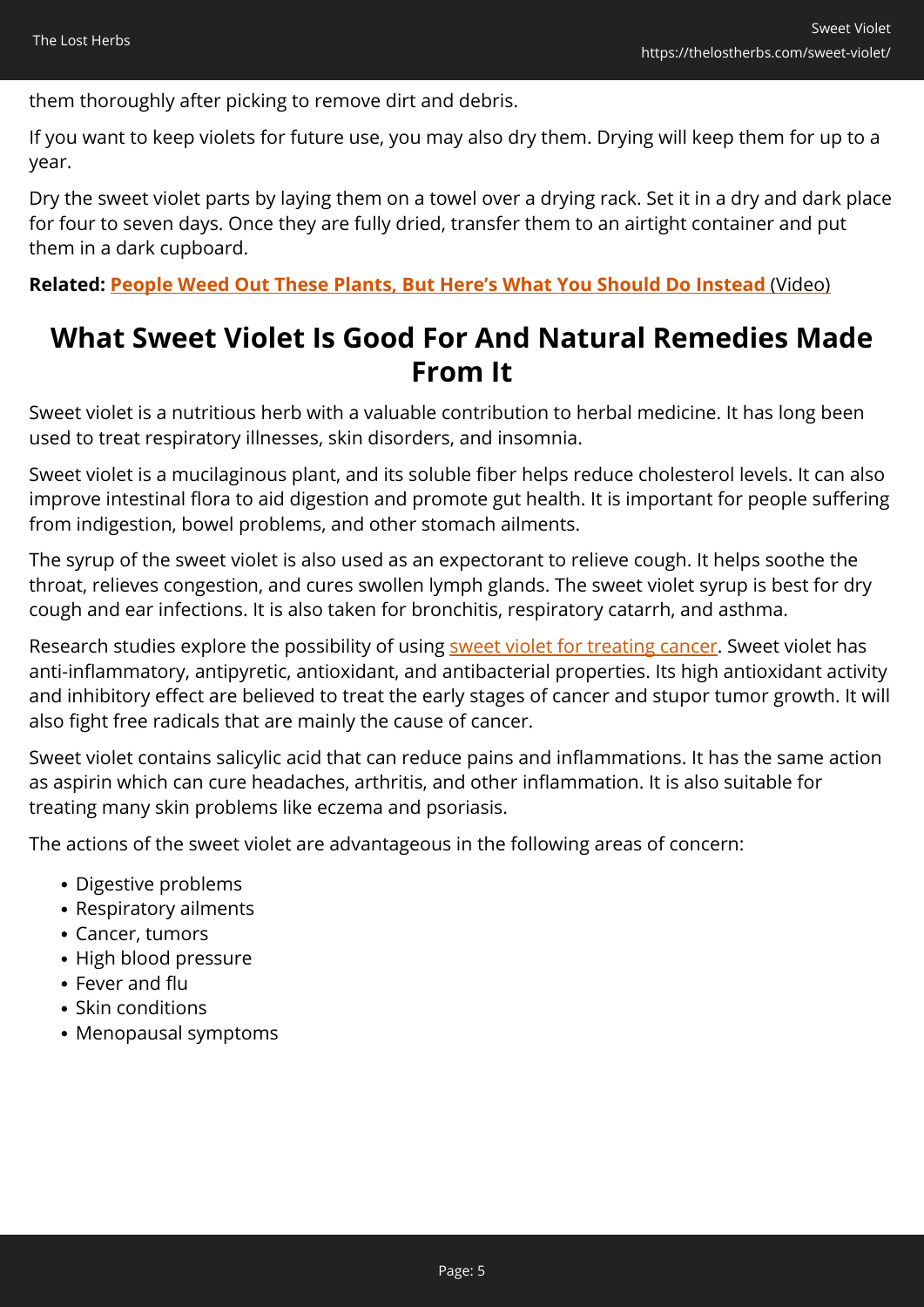- Hemorrhoids
- Mouth and throat infections
- Urinary troubles

### **What Parts Of The Sweet Violet Are Used For Remedies**

The whole plant has a significant contribution in treating various illnesses. Sweet violet can be used internally or externally to relieve many symptoms.

Its leaves and flowers are consumed as food that can provide nutritional benefits such as vitamins A and C. Its flower buds and young leaves are eaten either raw or cooked like spinach.

The sweet violet flowers are used for treating lung troubles. The petals are also made into syrup for alleviating cough. Its roots are the strongest expectorant, but it contains alkaloid violine. Thus, sweet violet roots may cause vomiting and digestive disturbances in high doses. On the flip side, it also makes the sweet violet root an excellent emetic and purgative.

Sweet violet seeds are diuretic and purgative and are used for various urinary complaints. The whole fresh sweet violet plant is used in the homeopathic treatment of many health problems.

**Related: [The Plant That Is Sweeter Than Sugar And Helps People With Diabetes](https://hop.clickbank.net/?affiliate=easycellar&vendor=wfguide&tid=C02SweetVioletFGW3)** (Video)

### **Sweet Violet Milk**

#### **Ingredients:**

- 1 ½ cups 2% milk (or any milk of choice)
- 1 tbsp. dried sweet violet flowers
- 2 tsp maple syrup
- ½ tsp vanilla extract

#### **Steps:**

- 1. Add milk to a saucepan in high heat and bring to a boil.
- 2. Turn off the heat, stir in the sweet violet flowers, cover, and let steep for 15 minutes.
- 3. Whisk in the rest of the ingredients.
- 4. Strain into a mug. You may add some fresh sweet violet flowers as garnish and enjoy while warm.

**Related: [1 Cup Before Bed Shrinks Belly Fat All Night](https://hop.clickbank.net/?affiliate=easycellar&vendor=alphasupps&tid=C02SweetVioletORG)** (Video)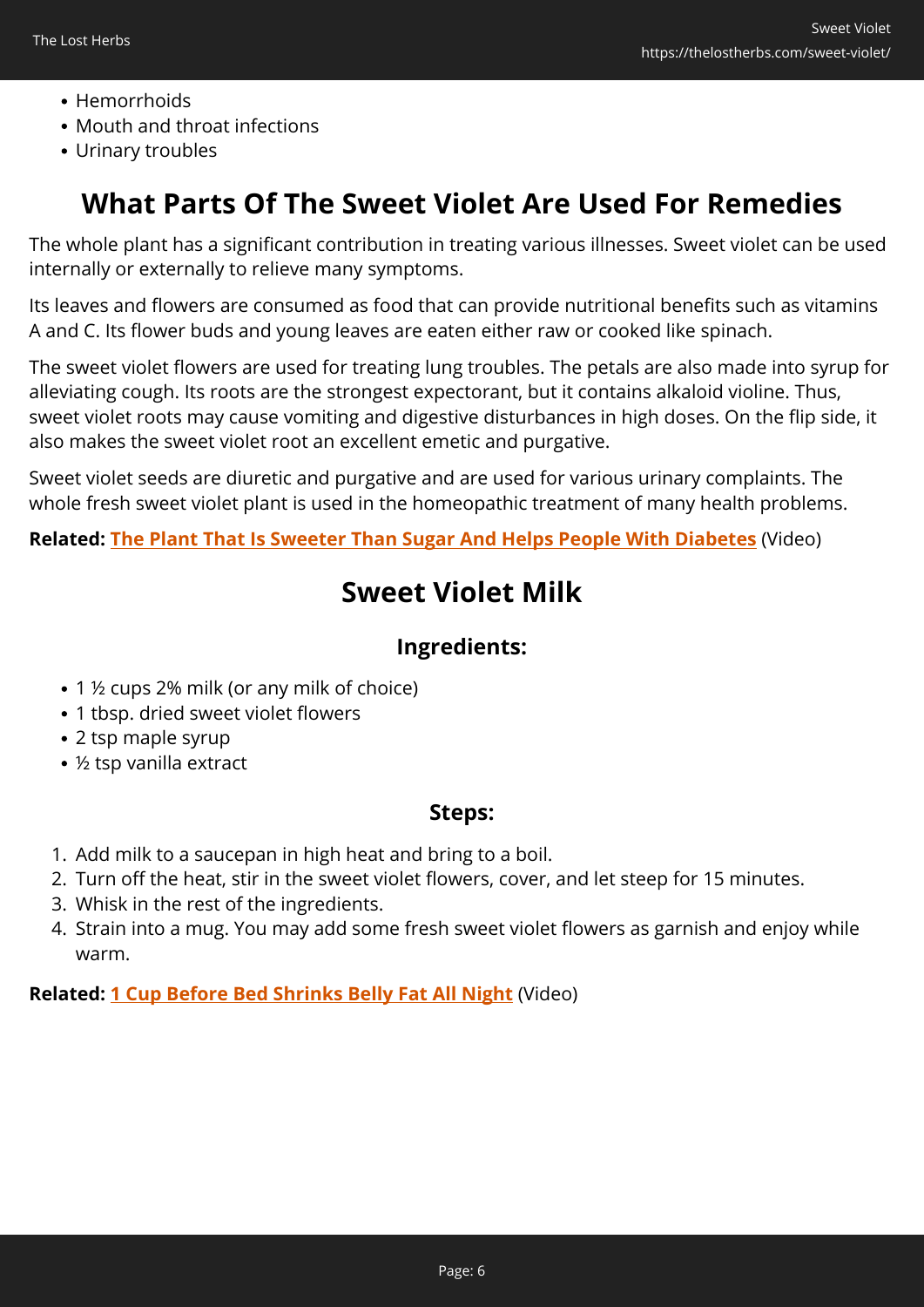### **How to use this remedy:**

Take this healthy and soothing beverage as a comforting bedtime drink. It provides many health benefits, relieves stress, and alleviates fever and flu symptoms.

### **Plants That Resemble Sweet Violet**

# **Warnings And Cautions**

Sweet violet is still under research studies to prove its efficacy, side effects, and [proper dosage.](https://www.webmd.com/vitamins/ai/ingredientmono-212/sweet-violet) Without much reliable information, pregnant and breastfeeding women should avoid using sweet violet supplements.

The herb is likely safe when taken as food. But when taken as a supplement, syrup, or tincture, a doctor's advice is necessary.

Sweet violet nasal drops use should not exceed 30 days.

External application of essential oil and poultice are also likely safe. However, you should perform a patch test in case of an allergic reaction.

Using any herbs like sweet violet is not a safe alternative all the time. Herbal products may interact with medication and other herbs when taken together. Thus, to be safe, always consult and seek the advice of a qualified health professional before taking any herbal remedies.

#### **You may also like:**

**[How to Make Medicinal Blooming Tea](https://thelostherbs.com/how-to-make-medicinal-blooming-tea/)**

**[75+ Spring DIY Projects: No. 5 Will Take You by Surprise!](https://hop.clickbank.net/?affiliate=easycellar&vendor=sbackyard&tid=C02SweetVioletSSB)** (Video)

**[God's Pharmacy: 10 Medicinal Plants from the Bible](https://thelostherbs.com/gods-pharmacy-10-medicinal-plants-from-the-bible/)**

**[A Medicinal Garden Kit for Starting a Small Backyard Pharmacy](https://thelostherbs.com/a-medicinal-garden-kit-for-starting-a-small-backyard-pharmacy/)**

**[The Anti-Inflammatory Blue Tea](https://thelostherbs.com/the-anti-inflammatory-blue-tea/)**